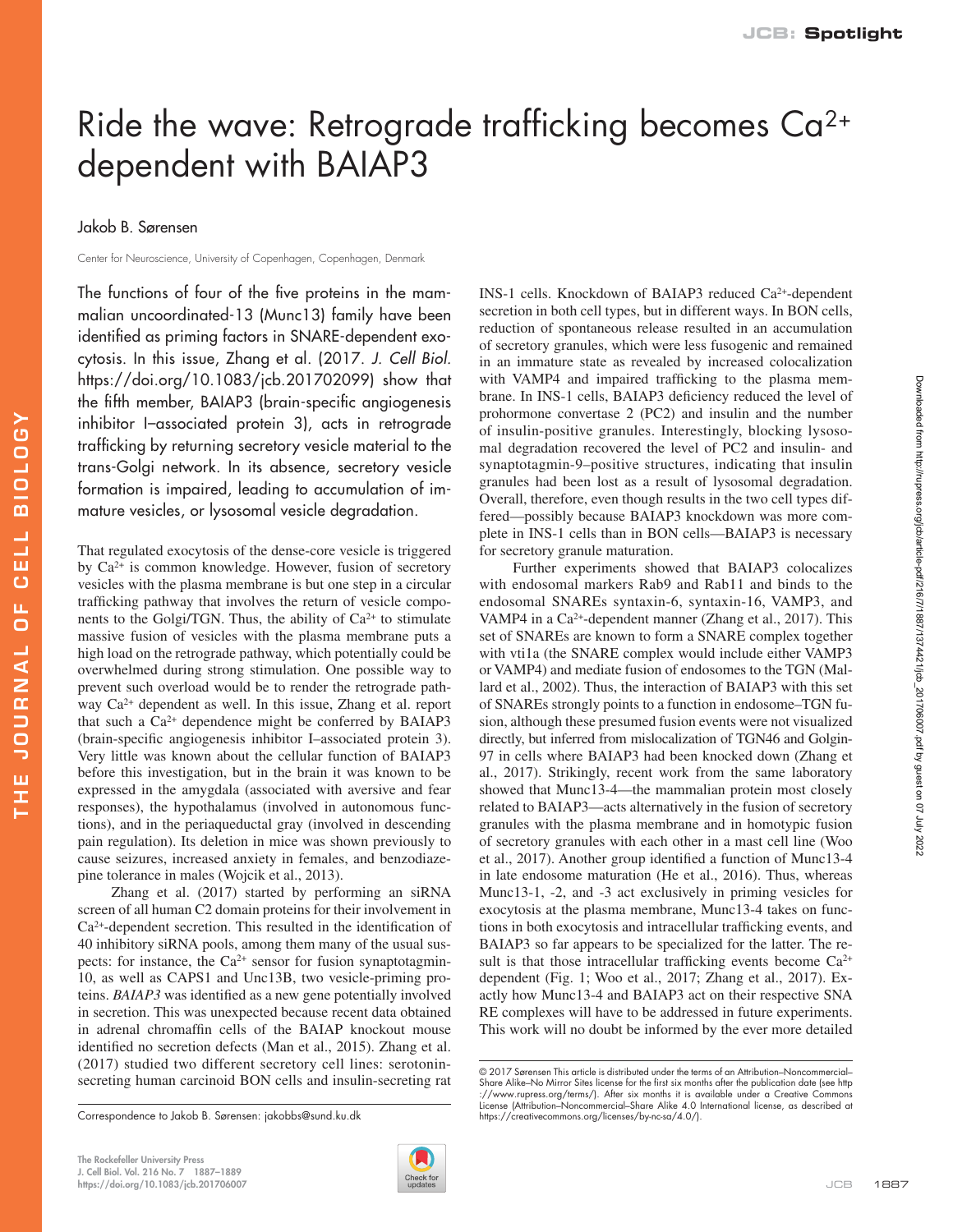

<span id="page-1-4"></span>Figure 1. The roles of the Unc13 family in post-Golgi trafficking. Munc13-1, 2, 3, and 4 execute functions in exocytosis in different cell types. In addition, Munc13-4 acts in the homotypic fusion of secretory vesicles [\(Woo et al., 2017\)](#page-2-1) and in the maturation of late endosomes ([He et al., 2016](#page-1-3)). In this issue, [Zhang](#page-2-0) [et al. \(2017\)](#page-2-0) identify the function of BAIAP3 in endosome to TGN trafficking. All Unc13 protein members confer Ca2+ dependence to the fusion reaction they support. E, endosome; LE, late endosome; iDV, immature dense-core vesicle; DCV, mature dense-core vesicle. Drawn with inspiration from [Zhang et al. \(2017\)](#page-2-0) to include the function of other Unc13 family members.

picture of Munc13-1–stimulated SNARE complex formation during neuronal exocytosis. In short, all Unc13 proteins contain two tandem Munc13 homology domains (MHDs), flanked by two Ca2+-binding C2 domains. In addition, Munc13-1, -2, and -3 contain a diacylglycerol-binding C1 domain, important for membrane recruitment, and Munc13-1 and -2 contain another N-terminal C2 domain (denoted as C2A; [Pinheiro et al., 2016](#page-1-5)). The MHDs are weakly homologous and structurally similar to tethering factors for intracellular trafficking, e.g., the exocyst, conserved oligomeric Golgi complex (COP), Golgi-associated retrograde protein complex (GARP), and Dsl1p complexes [\(Pei et al., 2009\)](#page-1-6). It is possible that MHDs and tethering factors play similar roles, which might include direct functions in SNARE complex assembly or indirect functions by inhibiting SNARE disassembly by the ATPase NSF [\(Rizo and Südhof, 2012\)](#page-1-7). BAIAP3 and Munc13-4 might have evolved to perform nonexocytosis functions in order to furnish intracellular fusion reactions with regulation by  $Ca^{2+}$  ([Fig. 1\)](#page-1-4).

Important questions to be answered include, where does the  $Ca^{2+}$  come from to activate BAIAP3 (and Munc13-4)? What are the  $Ca^{2+}$  dependency, kinetics, and capacity of the retrograde trafficking pathway? Does it match exocytosis under different stimulation conditions, and when does mismatch occur? As a starting point, [Zhang et al. \(2017\)](#page-2-0) showed that ionomycin treatment to cause Ca2+ influx made BAIAP3 accumulate in the TGN area and, curiously, at the plasma membrane. However, during milder, more physiological stimulation, it remains unclear whether BAIAP3 would "ride the wave" of the  $Ca^{2+}$  entering through voltage-gated channels to drive retrograde trafficking or whether local sources of  $Ca^{2+}$  are recruited. In support of the latter possibility, earlier work showed that BAPTA was more effective in blocking retrograde transport of Shiga toxin than EGTA [\(Chen et al., 2002](#page-1-8)). Because BAPTA displays faster kinetics of Ca2+ binding than EGTA, the standard interpretation of this result is that a local source of  $Ca^{2+}$  is involved, although other possibilities remain. Answering these questions might involve combining high resolution live imaging with accurate manipulation and measurement of Ca<sup>2+</sup> concentrations. Another open question is the exact link between deficient endosome to TGN trafficking and the appearance of immature granules in the cell. Which factor is responsible for the defect? The answers

to these questions should be of wide interest to cell biologists, but also to researchers working with neurodegenerative diseases, which are often attributed to defects in the endosomal pathways, including endosome to TGN trafficking ([Schreij et al., 2016](#page-1-9)).

## **Acknowledgments**

Work in J.B. Sørensen's laboratory is supported by the Danish Medical Research Council, the Novo Nordisk Foundation, and the Lundbeck Foundation.

The author declares no competing financial interests.

## **References**

- <span id="page-1-8"></span>Chen, J.L., J.P. Ahluwalia, and M. Stamnes. 2002. Selective effects of calcium chelators on anterograde and retrograde protein transport in the cell. *J. Biol. Chem.* 277:35682–35687.<http://dx.doi.org/10.1074/jbc.M204157200>
- <span id="page-1-3"></span>He, J., J.L. Johnson, J. Monfregola, M. Ramadass, K. Pestonjamasp, G. Napolitano, J. Zhang, and S.D. Catz. 2016. Munc13-4 interacts with syntaxin 7 and regulates late endosomal maturation, endosomal signaling, and TLR9-initiated cellular responses. *Mol. Biol. Cell.* 27:572–587. [http](http://dx.doi.org/10.1091/mbc.E15-05-0283) [://dx.doi.org/10.1091/mbc.E15-05-0283](http://dx.doi.org/10.1091/mbc.E15-05-0283)
- <span id="page-1-2"></span>Mallard, F., B.L. Tang, T. Galli, D. Tenza, A. Saint-Pol, X. Yue, C. Antony, W. Hong, B. Goud, and L. Johannes. 2002. Early/recycling endosomesto-TGN transport involves two SNARE complexes and a Rab6 isoform. *J. Cell Biol.* 156:653–664.<http://dx.doi.org/10.1083/jcb.200110081>
- <span id="page-1-1"></span>Man, K.N., C. Imig, A.M. Walter, P.S. Pinheiro, D.R. Stevens, J. Rettig, J.B. Sørensen, B.H. Cooper, N. Brose, and S.M. Wojcik. 2015. Identification of a Munc13-sensitive step in chromaffin cell large densecore vesicle exocytosis. *eLife.* 4.<http://dx.doi.org/10.7554/eLife.10635>
- <span id="page-1-6"></span>Pei, J., C. Ma, J. Rizo, and N.V. Grishin. 2009. Remote homology between Munc13 MUN domain and vesicle tethering complexes. *J. Mol. Biol.* 391:509–517. <http://dx.doi.org/10.1016/j.jmb.2009.06.054>
- <span id="page-1-5"></span>Pinheiro, P.S., S. Houy, and J.B. Sørensen. 2016. C2-domain containing calcium sensors in neuroendocrine secretion. *J. Neurochem.* 139:943–958. [http://](http://dx.doi.org/10.1111/jnc.13865) [dx.doi.org/10.1111/jnc.13865](http://dx.doi.org/10.1111/jnc.13865)
- <span id="page-1-7"></span>Rizo, J., and T.C. Südhof. 2012. The membrane fusion enigma: SNAREs, Sec1/ Munc18 proteins, and their accomplices--guilty as charged? *Annu. Rev. Cell Dev. Biol.* 28:279–308. [http://dx.doi.org/10.1146/annurev-cellbio](http://dx.doi.org/10.1146/annurev-cellbio-101011-155818) [-101011-155818](http://dx.doi.org/10.1146/annurev-cellbio-101011-155818)
- <span id="page-1-9"></span>Schreij, A.M., E.A. Fon, and P.S. McPherson. 2016. Endocytic membrane trafficking and neurodegenerative disease. *Cell. Mol. Life Sci.* 73:1529– 1545.<http://dx.doi.org/10.1007/s00018-015-2105-x>
- <span id="page-1-0"></span>Wojcik, S.M., M. Tantra, B. Stepniak, K.N. Man, K. Müller-Ribbe, M. Begemann, A. Ju, S. Papiol, A. Ronnenberg, A. Gurvich, et al. 2013. Genetic markers of a Munc13 protein family member, BAIAP3, are gender specifically associated with anxiety and benzodiazepine abuse in mice and humans. *Mol. Med.* 19:135–148.<http://dx.doi.org/10.2119/molmed.2013.00033>